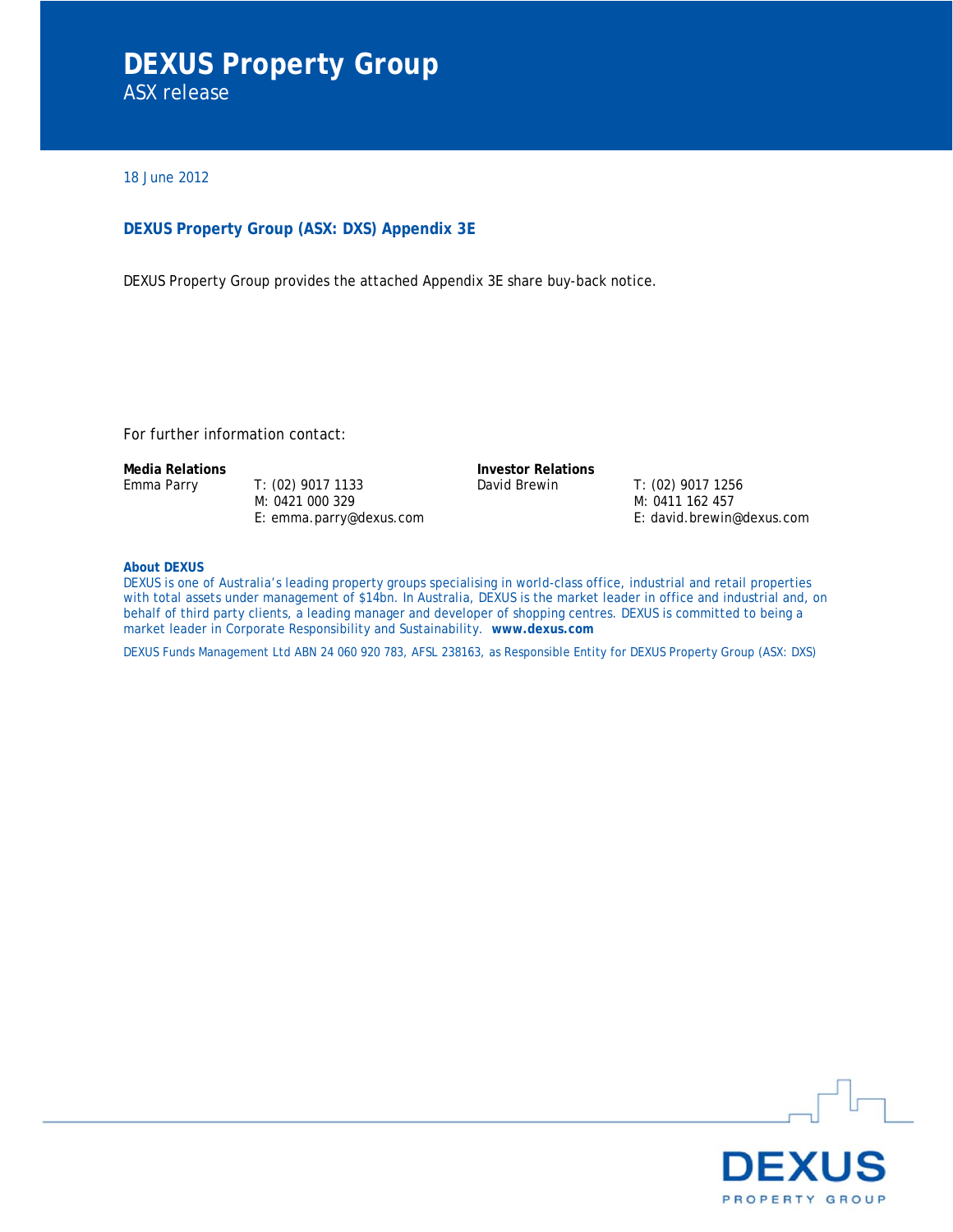*Rule 3.8A*

# **Appendix 3E**

# **Daily share buy-back notice (***except* **minimum holding buy-back and selective buy-back)**

*Information and documents given to ASX become ASX's property and may be made public.*

Introduced 1/9/99. Origin: rule 3.6, Appendix 7C. Amended 30/9/2001, 11/01/10

| Name of entity                                                                                                   | <b>ABN/ARSN</b>      |
|------------------------------------------------------------------------------------------------------------------|----------------------|
| DXS Property Group comprising the stapled securities of $\vert$ 60 575 572 573 (DDF) $\vert$                     |                      |
| DEXUS Diversified Trust (DDF), DEXUS Office Trust (DOT), $ 45 \text{ o}98 \text{ 862} \text{ 531} (\text{DOT}) $ |                      |
| DEXUS Industrial Trust (DIT) and DEXUS Operations Trust $ z_7 $ 957 640 288 (DIT)                                |                      |
| (DXO)                                                                                                            | 69 645 176 383 (DXO) |

We (the entity) give ASX the following information.

## **Information about buy‐back**

1 Type of buy-back | On-market

2 Date Appendix 3C was given to ASX

16 April 2012

## **Total of all shares/units bought back, or in relation to which acceptances have been received, before, and on, previous day**

|                                                                                                                                              | <b>Before previous</b><br>day | Previous day    |
|----------------------------------------------------------------------------------------------------------------------------------------------|-------------------------------|-----------------|
| Number of shares/units bought<br>back or if buy-back is an equal<br>access scheme, in relation to<br>which acceptances have been<br>received | 40,085,524                    | 11,183,351      |
| Total consideration paid<br>or<br>payable for the shares/units                                                                               | \$37,117,376.26               | \$10,187,473.59 |

<sup>+</sup> See chapter 19 for defined terms.